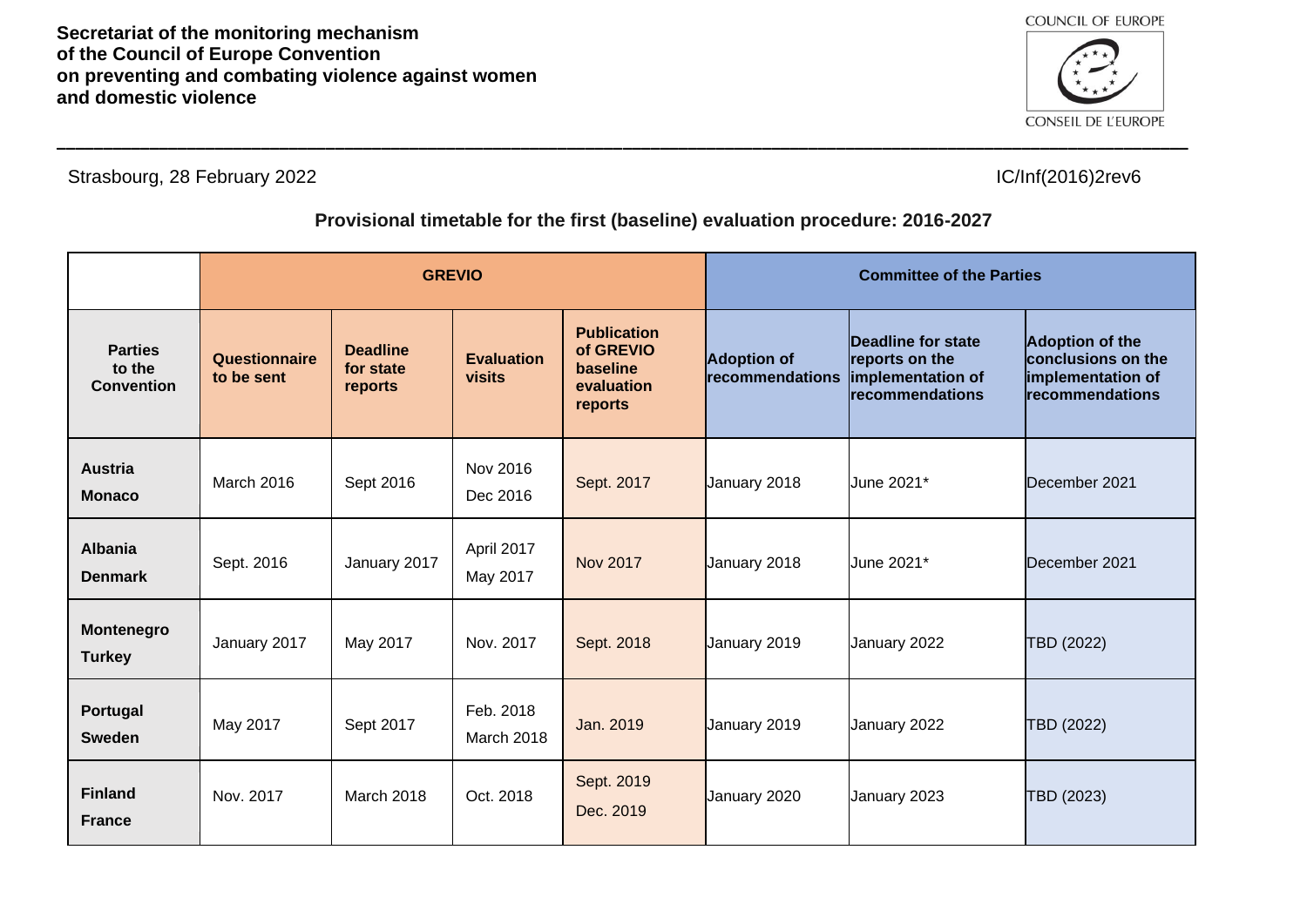| <b>Parties</b><br>to the<br><b>Convention</b>                            | Questionnaire<br>to be sent                  | <b>Deadline</b><br>for state<br>reports | <b>Evaluation</b><br>visits | <b>Publication</b><br>of GREVIO<br><b>baseline</b><br>evaluation<br>reports | <b>Adoption of</b><br>recommendations | Deadline for state<br>reports on the<br>implementation of<br>recommendations | <b>Adoption of the</b><br>conclusions on the<br>implementation of<br>recommendations |
|--------------------------------------------------------------------------|----------------------------------------------|-----------------------------------------|-----------------------------|-----------------------------------------------------------------------------|---------------------------------------|------------------------------------------------------------------------------|--------------------------------------------------------------------------------------|
| <b>Italy</b><br><b>Netherlands</b><br><b>Serbia</b>                      | February 2018                                | <b>June 2018</b>                        | March 2019                  | Jan. 2020                                                                   | January 2020                          | January 2023                                                                 | TBD (2023)                                                                           |
| <b>Spain</b><br><b>Belgium</b>                                           | September<br>2018                            | February<br>2019                        | October<br>2019             | Nov. 2020**<br>Sept. 2020                                                   | December 2020                         | December 2023                                                                | TBD (2024)                                                                           |
| <b>Andorra</b><br><b>Malta</b>                                           | September<br>2018                            | February                                | February<br>2020            | Nov. 2020                                                                   | December 2020                         | December 2023                                                                | TBD (2024)                                                                           |
| <b>Poland</b><br><b>San Marino</b><br><b>Slovenia</b>                    | February 2019<br>Sept. 2019<br>February 2019 | Sept 2019<br>Feb 2020<br>Oct 2019       | September<br>2020           | Sept 2021                                                                   | December 2021                         | December 2024                                                                | TBD (2025)                                                                           |
| Romania**                                                                | Sept. 2019                                   | Feb. 2020                               | <b>July 2021</b>            | <b>June 2022</b>                                                            | December 2022                         | December 2025                                                                | TBD (2026)                                                                           |
| <b>Bosnia and</b><br>Herzegovina**<br>Norway**<br>Georgia**<br>Germany** | Sept. 2019<br>February 2020<br>February 2020 | May 2020<br>Oct. 2020<br>Aug. 2020      | <b>Fall 2021</b>            | September 2022                                                              | December 2022                         | December 2025                                                                | TBD (2026)                                                                           |
| <b>Parties</b><br>to the<br><b>Convention</b>                            | Questionnaire<br>to be sent                  | <b>Deadline</b><br>for state<br>reports | <b>Evaluation</b><br>visits | <b>Publication</b><br>of GREVIO<br>baseline                                 | <b>Adoption of</b><br>recommendations | Deadline for state<br>reports on the                                         | <b>Adoption of the</b><br>conclusions on the                                         |